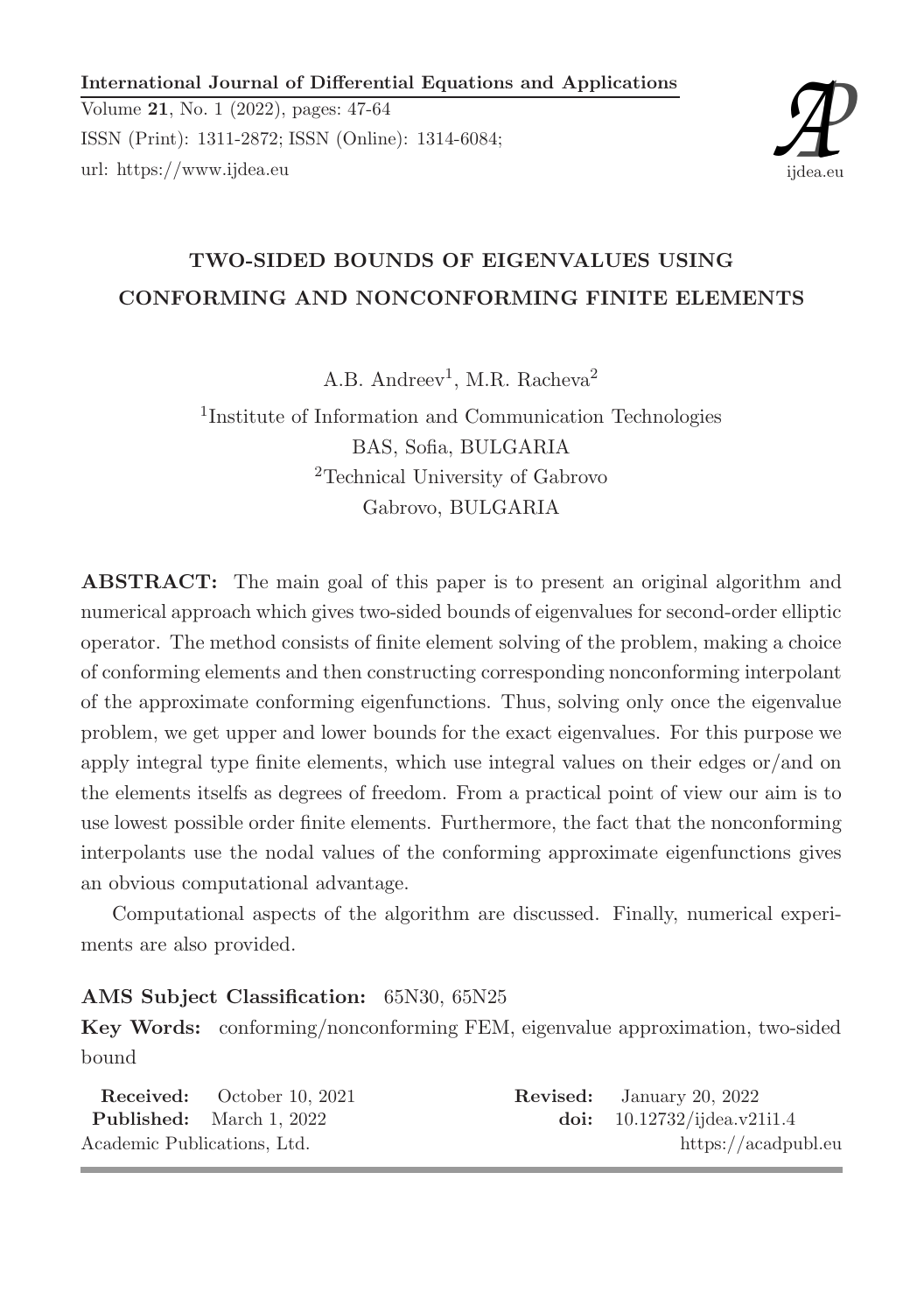# 1. INTRODUCTION AND PRELIMINARIES

It is well-known that for second-order self-adjoint elliptic operator the eigenvalues computed using standard conforming finite element method (FEM) are always above the exact ones. This fact comes from minimum-maximum characterization of the eigenvalues (see [5]). Therefore, it is an important and interesting problem to find methods giving lower bounds of the eigenvalues. So, our contribution here is to obtain two-sided bounds of eigenvalues using appropriate finite element spaces.

To express our idea more clearly, consider the following weak form eigenvalue model problem (EVP): Find a number  $\lambda \in \mathbf{R}$  and a function  $u \in V \equiv H_0^1(\Omega)$ ,  $||u||_{0,\Omega} = 1$  such that

$$
a(u, v) = \lambda(u, v),
$$
  

$$
\int_{\Omega} \nabla u \cdot \nabla v \, dx \, dy \quad \forall u, v \in V.
$$
 (1)

Here  $\Omega$  is a bounded polygonal domain in  $\mathbb{R}^2$  with boundary  $\Gamma = \partial \Omega$ . Given an integer  $m \geq 0$ , we denote by  $H^m(\Omega)$  the usual m-th order Sobolev space on  $\Omega$  with a norm  $\| \cdot \|_{m,\Omega}$  and  $( \cdot, \cdot )$  denotes the  $L_2(\Omega)$ −inner product.

The problem (1) has a countable sequence of real eigenvalues  $0 < \lambda_1 \leq \lambda_2 \leq \ldots$ and the corresponding eigenfunctions  $u_1, u_2, \ldots$  can be assumed to satisfy  $||u_j||_{0,\Omega} =$ 1;  $(u_i, u_j) = \delta_{ij}, i, j \ge 1.$ 

The functions  $u_j$  belomg to the Besov space  $B_2^{1+r,\infty}$  $2^{1+r,\infty}$  and in particular to the Sobolev space  $H^{1+r-\varepsilon}(\Omega)$  for a small parameter  $\varepsilon > 0$ , where  $r = 1$  if  $\Omega$  is convex and  $r = \pi/\omega$ otherwise (with  $\omega$  being the largest inner angle of  $\Omega$ ) (see [7]).

Let  $V_h \subset V$  be a conforming finite element space. The type of  $V_h$  will be specified later on. Then, the corresponding approximation of (1) is: Find a number  $\lambda_h \in \mathbf{R}$  and a function  $u_h \in V_h$ ,  $||u_h||_{0,\Omega} = 1$  such that

$$
a(u_h, v_h) = \lambda_h(u_h, v_h), \quad \forall v_h \in V_h.
$$
\n<sup>(2)</sup>

We suppose that  $\tau_h$  are uniform partitions of  $\Omega$  generated from rectangles or rectangular triangles. Then h is the diameter of any element  $K \in \tau_h$ .

Let us introduce nonconforming finite element space  $V_h$  related to the partitions  $\tau_h$ . For this purpose we define mesh-dependent bilinear form

$$
a_h(u,v) = \sum_{K \in \tau_h} a_K(u,v), \quad u, v \in V,
$$

where  $a(u, v) = \square$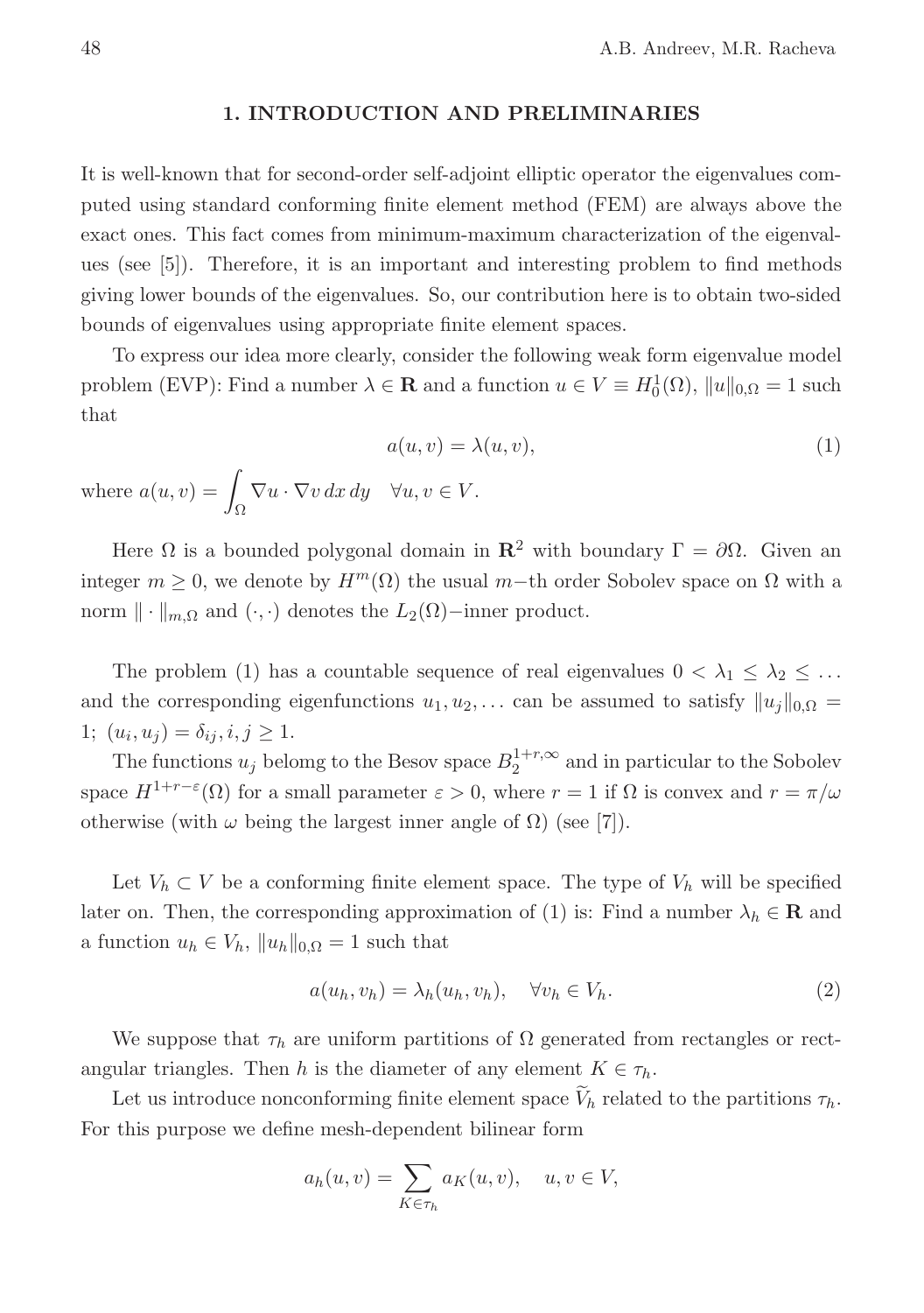where  $a_K(u, v) = \int_{V} \nabla u \cdot \nabla v \, dx \, dy.$ 

Obviously, in case of conforming FEM,  $a(\cdot, \cdot)$  and  $a_h(\cdot, \cdot)$  coincide.

Here, we use integral type finite elements to obtain asymptotically lower bounds for eigenvalues. There are some results in this direction (see e.g.  $[2, 8]$  and references therein). But most of them use nonconforming finite element solutions. Obviously, it is valuable to find an interval as small as possible where the exact eigenvalue belongs to. But, it would be undesirable expensive to compute twice the eigenvalues – once using conforming FEM and second time by means of an appropriate nonconforming FEM.

Here, we propose a new procedure for determining bilateral estimates of  $\lambda$ . Namely, it is just sufficient to interpolate appropriately the already obtained conforming finite element eigenfunction.

# 2. BASIC RESULTS

First, we present some couples of elements (conforming and nonconforming) which could be applicable for our main algorithm implementation. Triangular and rectangular finite elements will be considered separately.

# 2.1. TRIANGULAR MESHES

- 2.1.1 Six-point conforming finite element (degrees of freedom are the values at the vertices and the integral values on the edges of the triangle) and Crouzeix-Raviart (C-R) nonconforming element (degrees of freedom are the integral values at the edges of the triangle) (Fig. 1).
- 2.1.2 Seven-point conforming triangle (degrees of freedom are the values at the vertices, the integral values on the edges of the triangle and the integral value over the triangle) and extended Crouzeix-Raviart (EC-R) nonconforming element (degrees of freedom are the integral values at the edges of the triangle and the integral value over the triangle) (Fig. 2).

Our basic result will be proved for the more complicated case 2.1.2. The 7-point 2-simplex finite element of reference  $(K,\mathcal{P},\Sigma)$  is defined as [3]:

- $K = \{(x, y): x \ge 0, y \ge 0, x+y \le 1\}$  is the unit 2-simplex;
- P is a set of polynomials which satisfies  $P_2 \subset \mathcal{P} \subset P_3$ , where  $P_s$  is the space of all polynomials of degree, not exceeding  $s$  on  $K$ ;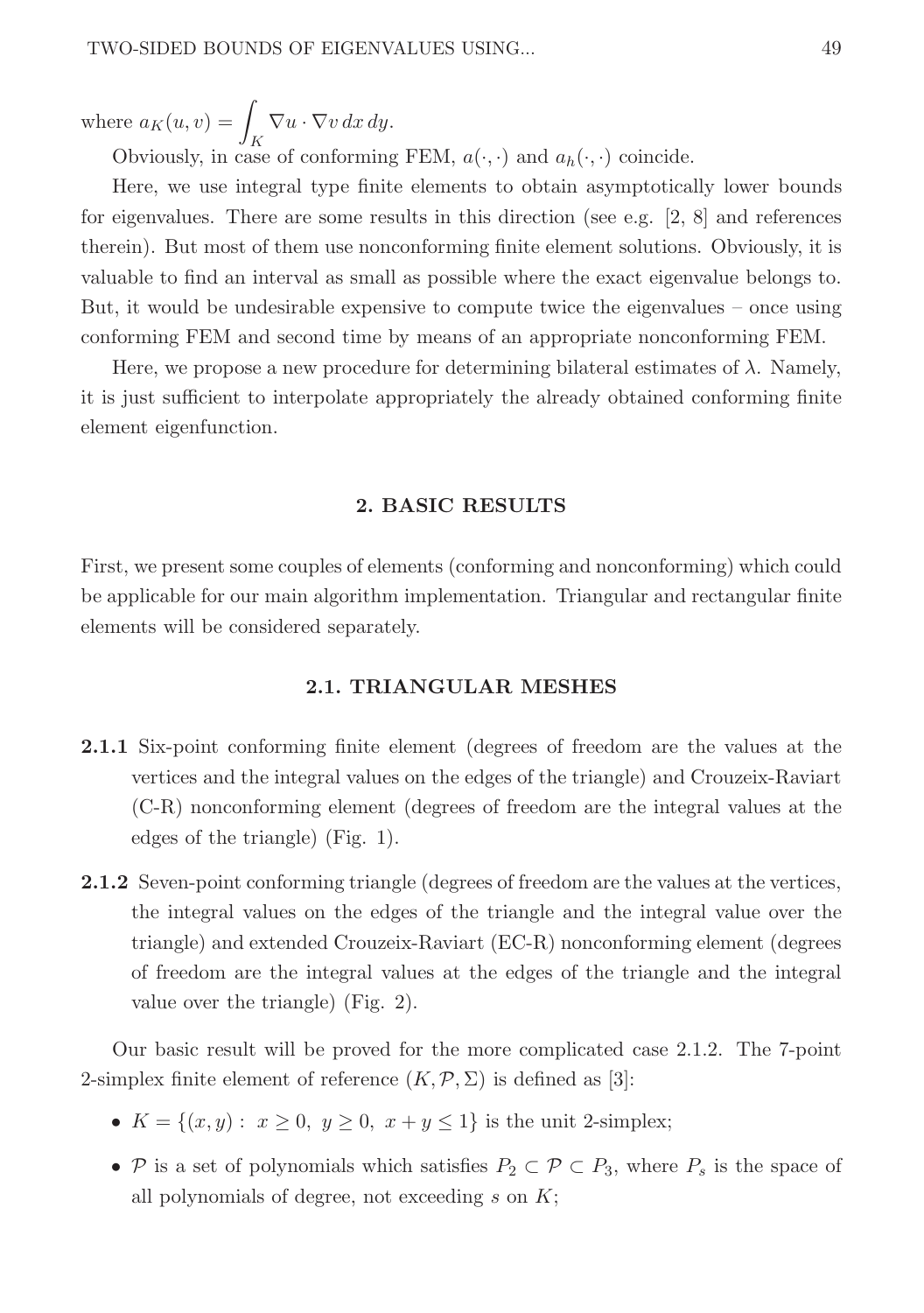

Figure 1: (a) 6-point conforming triangle; (b) Crouzeix-Raviart nonconforming triangular finite element

•  $\Sigma = \left\{ (x, y) : x = \frac{i}{2} \right\}$  $\frac{i}{2}$ ;  $y = \frac{j}{2}$  $\frac{3}{2}$ ;  $i, j \in \{0, 1, 2\}, i + j \leq 2 \cup$  $(1)$  $\frac{1}{3}, \frac{1}{3}$  $\left\{\frac{1}{3}\right\}$  is a set of the Lagrangian interpolation nodes for the 6-node element adding the barycenter.

In the family of isoparametric triangular elements this is a unique finite element giving diagonalization of the mass matrix (lumped mass matrix) (see  $[3, 4]$ ). This fact is due also to the presence of a suitable quadrature formula with positive coefficients exact for polynomials of  $P_3$  (see [6], p. 184). On the other hand, a key role of some postprocessing methods play by certain locally supported, nonnegative functions (the seven-point basic functions in the case under consideration) that are commonly referred to as bubble functions [1].

Here, we propose an efficient method for obtaining eigenvalues estimates from below. For this purpose, we modify the 7-point conforming element by replacing the nodal values except for the values in the vertices with the integral values on the sides and in the element itself. So, an integral variant of 7-point triangular element is introduced.

The basic functions of the reference finite element are (Fig.  $2(a)$ ):

$$
\varphi_1(x, y) = z^2 + 10xyz - 2(x + y)z, \qquad \varphi_4(x, y) = 6xy(1 - 5z),
$$
  

$$
\varphi_2(x, y) = 3x^2 + 10xyz - 2x, \qquad \varphi_5(x, y) = 6yz(1 - 5x),
$$
  

$$
\varphi_3(x, y) = 3y^2 + 10xyz - 2y, \qquad \varphi_6(x, y) = 6xz(1 - 5y),
$$
  

$$
\varphi_7(x, y) = 120xyz,
$$

where  $0 \le x, y \le 1, z = 1 - x - y$ .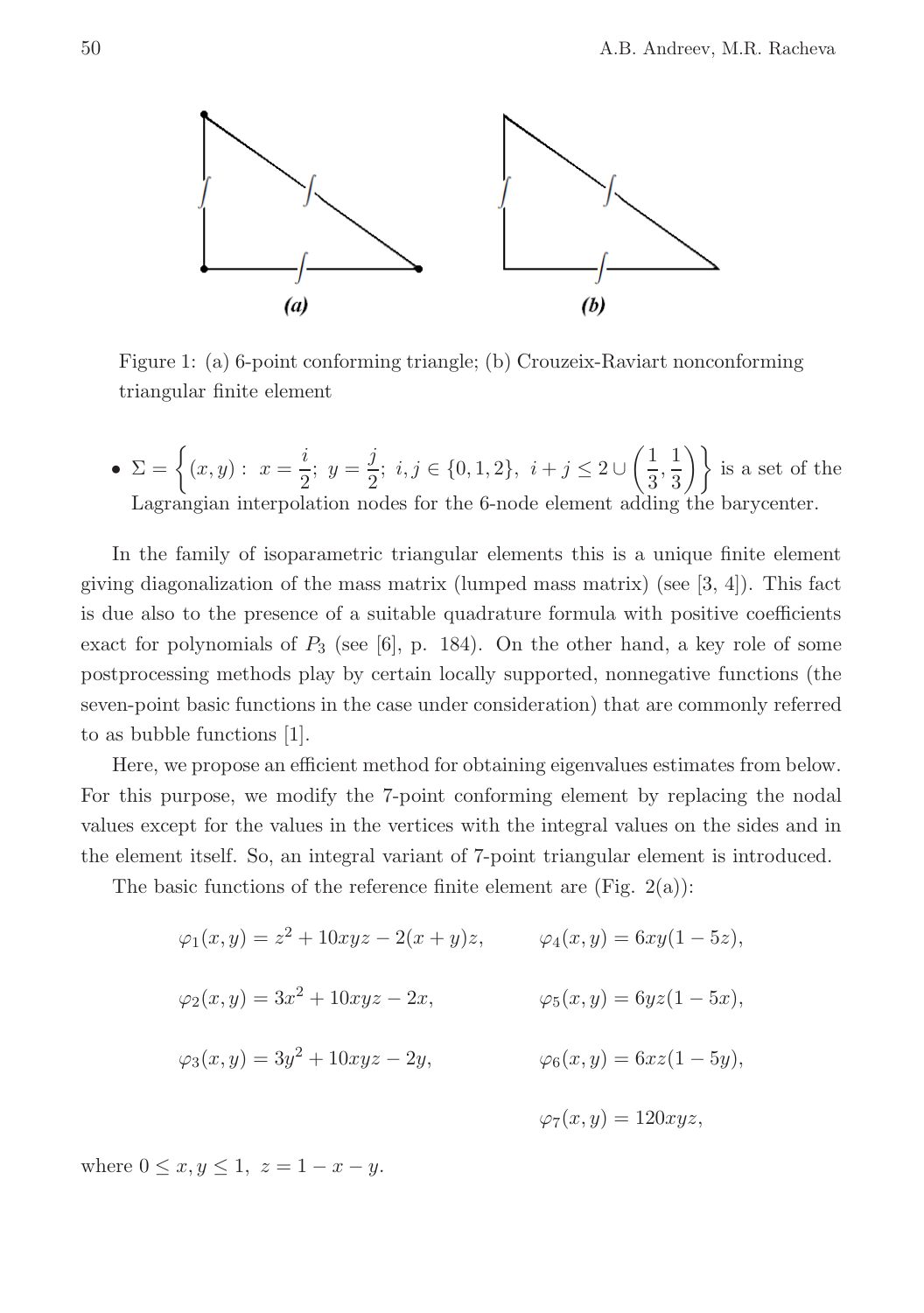

Figure 2: (a) 7-point conforming triangle; (b) Extended Crouzeix-Raviart nonconforming triangular finite element

For any test function v and  $K \in \tau_h$ , the degrees of freedom are  $v(a_j)$ ,  $\frac{1}{|l_j|}$ z  $l_j$  $v(s)\,ds$ and  $\frac{1}{\sqrt{2}}$  $|K|$  $\int$ K  $v(x, y) dx dy$ , where  $a_j$ ,  $j = 1, 2, 3$  are the vertices,  $l_j$ ,  $j = 1, 2, 3$  are the edges of K and  $|l_j|$  = Z  $\int_{l_j} ds$ ;  $|K| =$  $\int$ K  $dx dy$ .

Thus, the corresponding approximation of (1) is the problem (2) by integral type 7-point finite elements.

Supposing that (2) is already solved, the point is to get a good approximation from below of  $\lambda$  in an easy and effective way.

Let us consider nonconforming finite element space of the extension of Crouzeix-Raviart element (EC-R). Its degrees of freedom could be obtained from those of the integral type 7-point 2-simplex element by removing the degrees of freedom in the element vertices (see Fig. 2(b)).

This nonconforming finite element space, denoted by  $V_h$  is defined as follows:

$$
\widetilde{V}_h = \{ v \in L_2(\Omega) : v_{|_K} = span\{1, x, y, x^2 + y^2\}, v \text{ is integrally continuous on } \Omega \}.
$$

On V we define the following interpolation operator:  $i_h: V \to V_h$  in such a way that  $i_h v \in V_h$  for any  $v \in V$  and

$$
\int_{l_j} \widetilde{i}_h v \, ds = \int_{l_j} v \, ds, \ j = 1, 2, 3;
$$
\n
$$
\int \int_K \widetilde{i}_h v \, dx \, dy = \int \int_K v \, dx \, dy,
$$
\n(3)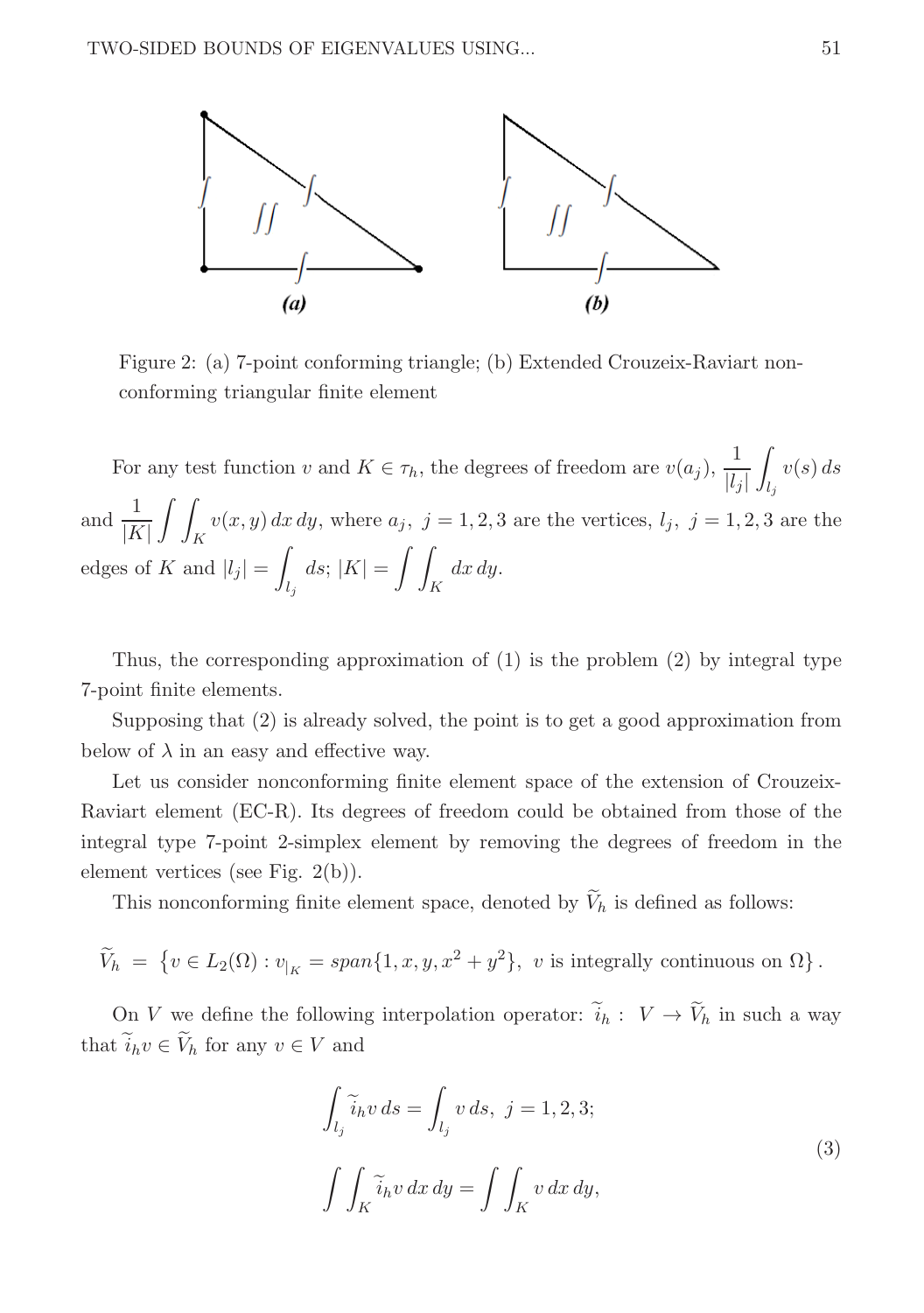

Figure 3: Triangular element

for  $K \in \tau_h$  with edges  $l_j, j = 1, 2, 3$ .

Let us remind that the mesh-dependent bilinear form  $a_h(\cdot, \cdot)$  approximates  $a(\cdot, \cdot)$ on  $\widetilde{V}_h + H_0^1(\Omega)$ .

**Lemma 1.** Let  $\tau_h$  be uniform partition of  $\Omega$  generated from rightangular triangular elements. Then for any  $v \in V$  and  $\widetilde{v}_h \in V_h$ 

$$
a_h(\tilde{i}_h v - v, \tilde{v}_h) = 0. \tag{4}
$$

*Proof.* If  $K_0$  is a fixed reference triangle, results on arbitrary element  $K \in \tau_h$  will be transferred from  $K_0$  using an affine transformation.

The equations of the edges of  $K_0$  are respectively:

$$
l_1 : h_2(x - x_0) + h_1(y - y_0) = 0;
$$
  $l_2 : x - x_0 = -\frac{h_1}{2};$   $l_3 : y - y_0 = -\frac{h_2}{2},$ 

where  $(x_0, y_0)$  is the midpoint of the hypotenuse and  $h = \sqrt{h_1^2 + h_2^2}$  (Fig. 3).

The following notations for partial derivatives are adopted:  $\partial_x \cdot = \frac{\partial}{\partial x}, \partial_y \cdot = \frac{\partial}{\partial y}$  and so on.

Thus, for any  $v \in V$ ,  $\widetilde{v}_h \in V_h$ 

$$
a_h(\tilde{i}_h v - v, \tilde{v}_h) = \sum_{K \in \tau_h} \int \int_K \nabla(\tilde{i}_h v - v) \cdot \nabla \tilde{v}_h \, dx \, dy
$$
  

$$
= \sum_{K \in \tau_h} \int \int_K \left( \partial_x (\tilde{i}_h v - v) \partial_x \tilde{v}_h + \partial_y (\tilde{i}_h v - v) \partial_y \tilde{v}_h \right) \, dx \, dy.
$$
 (5)

Since  $\tilde{v}_h$  is an incomplete quadratic polynomial on  $K_0$  and  $\partial_{xy}\tilde{v}_h = 0$ , we obtain

$$
\widetilde{v}_h(x,y) = \widetilde{v}_h(x_0, y_0) + (x - x_0)\partial_x \widetilde{v}_h(x_0, y_0) + (y - y_0)\partial_y \widetilde{v}_h(x_0, y_0)
$$
  

$$
+ \frac{1}{2}(x - x_0)^2 \partial_{xx} \widetilde{v}_h(x_0, y_0) + \frac{1}{2}(y - y_0)^2 \partial_{yy} \widetilde{v}_h(x_0, y_0).
$$
\n(6)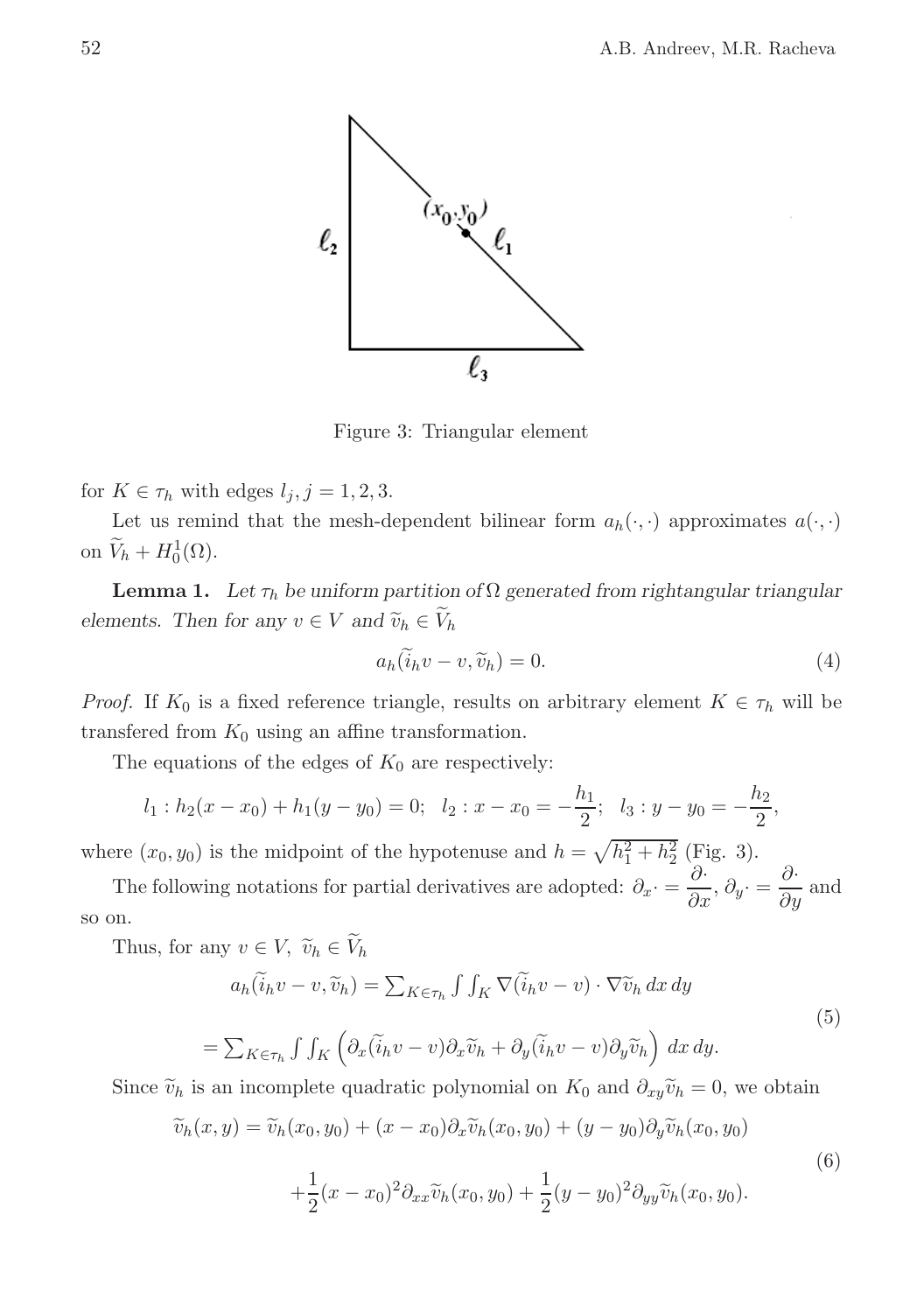Then,

$$
\partial_x \widetilde{v}_h(x, y) = \partial_x \widetilde{v}_h(x_0, y_0) + (x - x_0) \partial_{xx} \widetilde{v}_h,
$$
  
\n
$$
\partial_y \widetilde{v}_h(x, y) = \partial_y \widetilde{v}_h(x_0, y_0) + (y - y_0) \partial_{yy} \widetilde{v}_h,
$$
\n(7)

and in addition  $\partial_{xx}\tilde{v}_h = \partial_{yy}\tilde{v}_h = const.$ 

Thus, we easily get:

$$
\int \int_{K} \partial_{x} (\widetilde{i}_{h}v - v) \partial_{x} \widetilde{v}_{h} dx dy = \int \int_{K} \partial_{x} (\widetilde{i}_{h}v - v) \partial_{x} \widetilde{v}_{h} (x_{0}, y_{0}) dx dy
$$

$$
+ \int \int_{K} \partial_{x} (\widetilde{i}_{h}v - v) (x - x_{0}) \partial_{xx} \widetilde{v}_{h} dx dy
$$

$$
= \partial_{x} \widetilde{v}_{h} (x_{0}, y_{0}) \left( \int_{l_{1}} - \int_{l_{2}} \right) (\widetilde{i}_{h}v - v) dy
$$

$$
+ \partial_{xx} \widetilde{v}_{h} \left( \int_{l_{1}} - \int_{l_{2}} \right) (\widetilde{i}_{h}v - v) (x_{0}, y_{0}) dy - \int \int_{K} (\widetilde{i}_{h}v - v) \partial_{xx} \widetilde{v}_{h} dx dy.
$$

Using the properties (3), the first and the third terms disappear and then

$$
\int \int_K \partial_x (\widetilde{i}_h v - v) \partial_x \widetilde{v}_h \, dx \, dy = \partial_{xx} \widetilde{v}_h \int_{l_1} (x - x_0)(\widetilde{i}_h v - v) \, dy
$$

$$
+ \frac{h_1}{2} \partial_{xx} \widetilde{v}_h \int_{l_2} (\widetilde{i}_h v - v) \, dy = \partial_{xx} \widetilde{v}_h \int_{l_1} (x - x_0)(\widetilde{i}_h v - v) \, dy.
$$

Similarly, for the second term of (5) we obtain

$$
\int \int_K \partial_y (\widetilde{i}_h v - v) \partial_y \widetilde{v}_h \, dx \, dy = \partial_{yy} \widetilde{v}_h \int_{l_1} (y - y_0) (\widetilde{i}_h v - v) \, dx.
$$

Using that  $\partial_{xx}\tilde{v}_h = \partial_{yy}\tilde{v}_h$ , we prove the equality (4).

# 2.2. RECTANGULAR MESHES

2.2.1 Eight-point serendipity conforming finite element (degrees of freedom are the values at the vertices and the integral values on the edges of the rectangle) and Rannacher-Tourek (rotated bilinear element;  $Q_1^{rot}$ ) nonconforming element (degrees of freedom are the integral values at the edges of the rectangle) (Fig. 4).

 $\Box$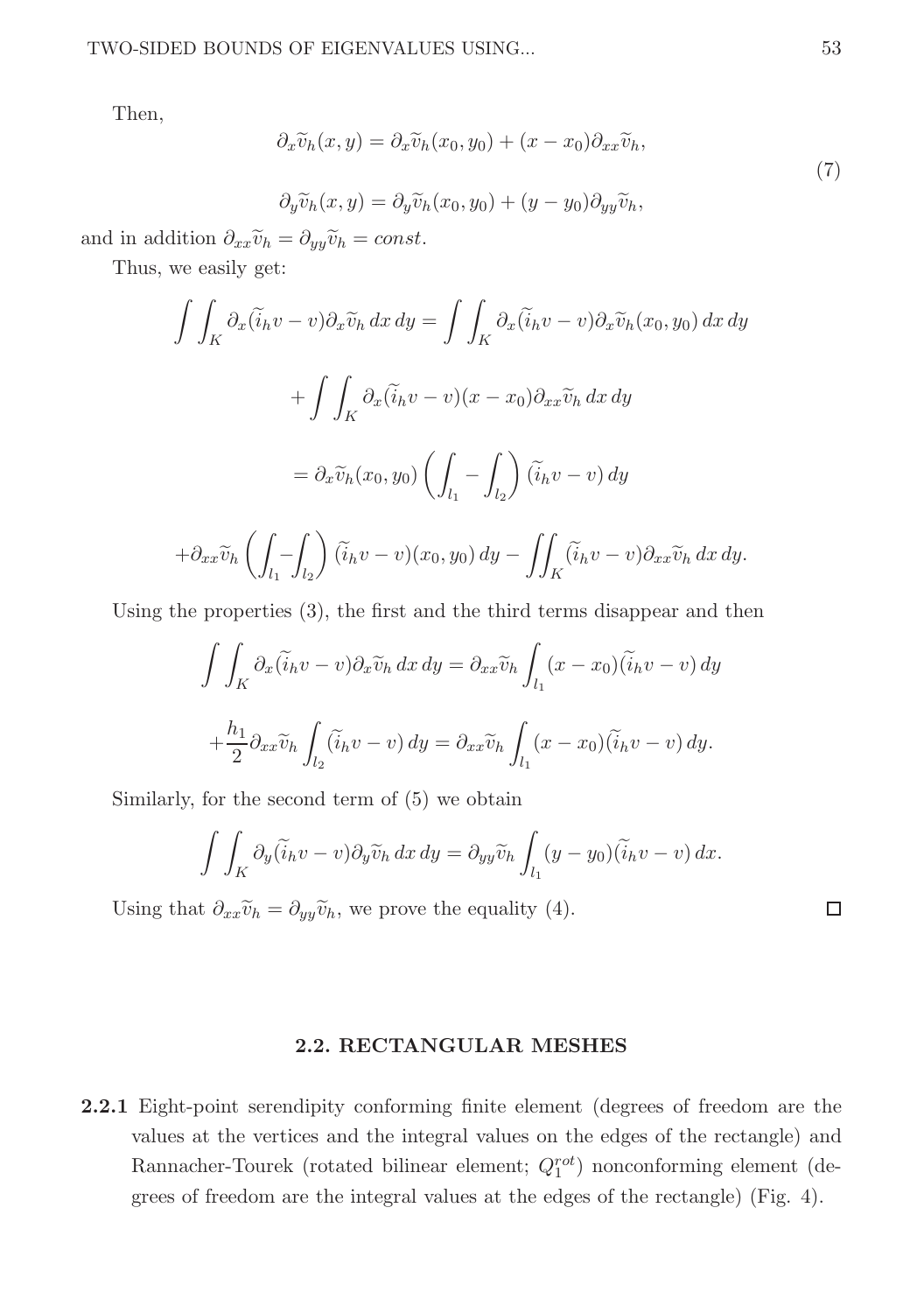

Figure 4: (a) 8-point serendipity conforming rectangle; (b) Rannacher-Tourek  $(Q_1^{rot})$  nonconforming finite element



Figure 5: (a) 9-point conforming rectangle; (b) Extended Rannacher-Tourek  $(EQ_1^{rot})$  nonconforming finite element

2.2.2 Nine-point conforming rectangular element (degrees of freedom are the values at the vertices, the integral values on the edges of the rectangle and the integral value over the rectangle) and extended Rannacher-Tourek (extended rotated bilinear element;  $EQ^{rot}_{1}$ ) nonconforming element (degrees of freedom are the integral values at the edges of the rectangle and the integral value over the rectangle) (Fig. 5).

Lemma 2. The results of the previous lemma are valid for considered rectangular cases.

Proof. As in the previous case our considerations will be restricted for the more complicated elements 2.2.2 (see also Remark 1).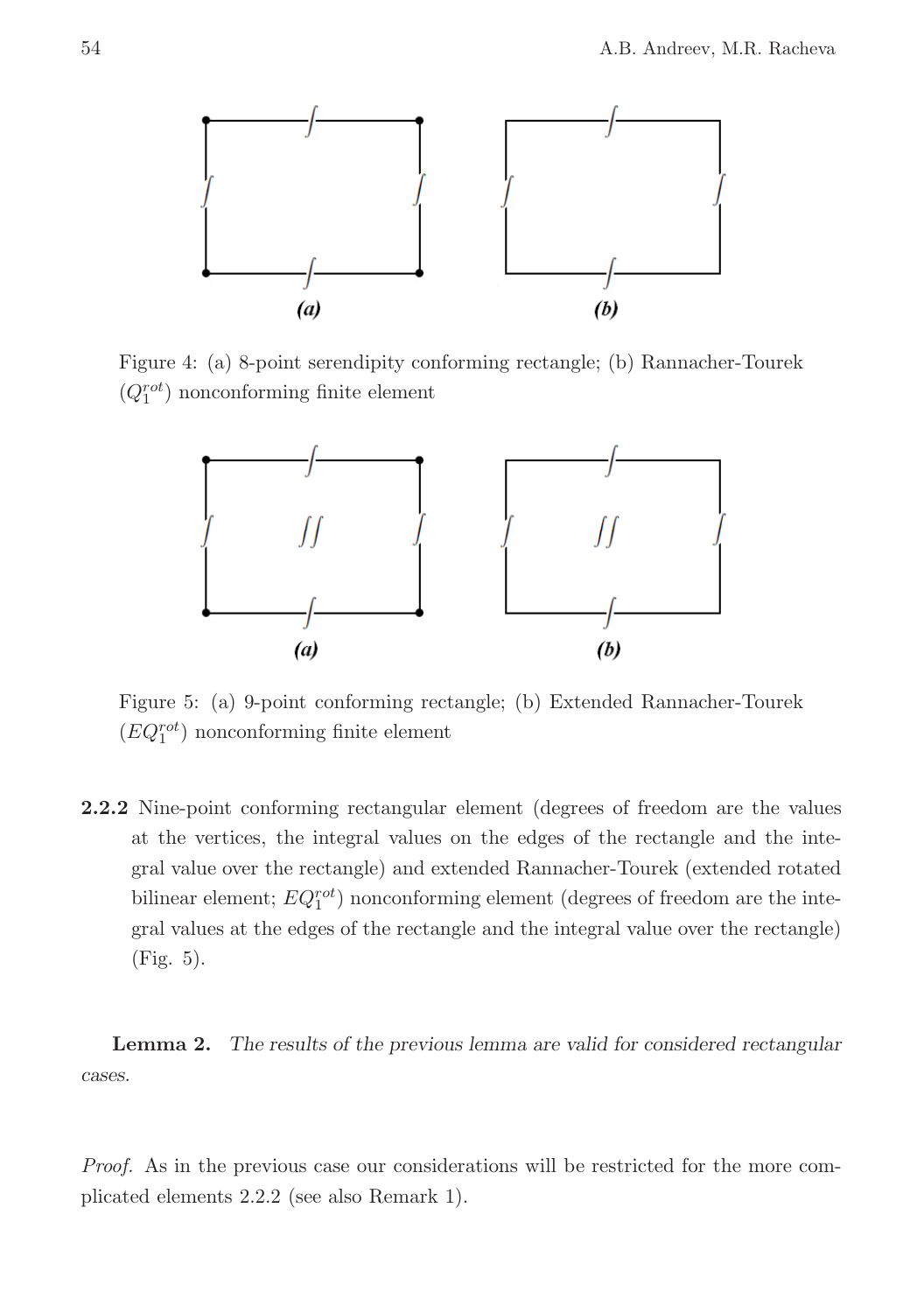

Figure 6: Rectangular element  $K_0$ 

The basic functions of the reference finite element are (Fig.  $2(a)$ ):

$$
\psi_1(x, y) = 3y^2 - 4y + 1,
$$
  $\psi_3(x, y) = 3y^2 - 2y,$   
\n $\psi_2(x, y) = 3x^2 - 2x,$   $\psi_4(x, y) = 3x^2 - 4x + 1,$   
\n $\psi_5(x, y) = -6x^2 - 6y^2 + 6x + 6y - 1,$ 

where  $0 \leq x \leq 1, 0 \leq y \leq 1$ .

In case of element 2.2.2 any function  $\tilde{v}_h$  is an incomplete quadratic polynomial on K<sub>0</sub> and  $\partial_{xy}\tilde{v}_h = 0$ . Thus, the equalities (6) and (7) are fulfilled.

In addition:  $\partial_{xx}\tilde{v}_h = -\partial_{yy}\tilde{v}_h = const.$ We calculate for  $v \in V$  and  $\widetilde{v}_h \in V_h$ 

$$
\int \int_{K_0} \partial_x (\widetilde{i}_h v - v) \partial_x \widetilde{v}_h \, dx \, dy = \partial_x \widetilde{v}_h(x_0, y_0) \left( \int_{l_2} - \int_{l_4} \right) (\widetilde{i}_h v - v) \, dy
$$

$$
+ h \partial_{xx} \widetilde{v}_h \left( \int_{l_2} - \int_{l_4} \right) (\widetilde{i}_h v - v) \, dy - \int \int_{K_0} (\widetilde{i}_h v - v) \partial_{xx} \widetilde{v}_h \, dx \, dy
$$

$$
= - \int \int_{K_0} (\widetilde{i}_h v - v) \partial_{xx} \widetilde{v}_h \, dx \, dy.
$$
 (8)

Using the same arguments, it follows that

$$
\int \int_{K_0} \partial_y (\widetilde{i}_h v - v) \partial_x \widetilde{v}_h \, dx \, dy = - \int \int_{K_0} (\widetilde{i}_h v - v) \partial_{yy} \widetilde{v}_h \, dx \, dy. \tag{9}
$$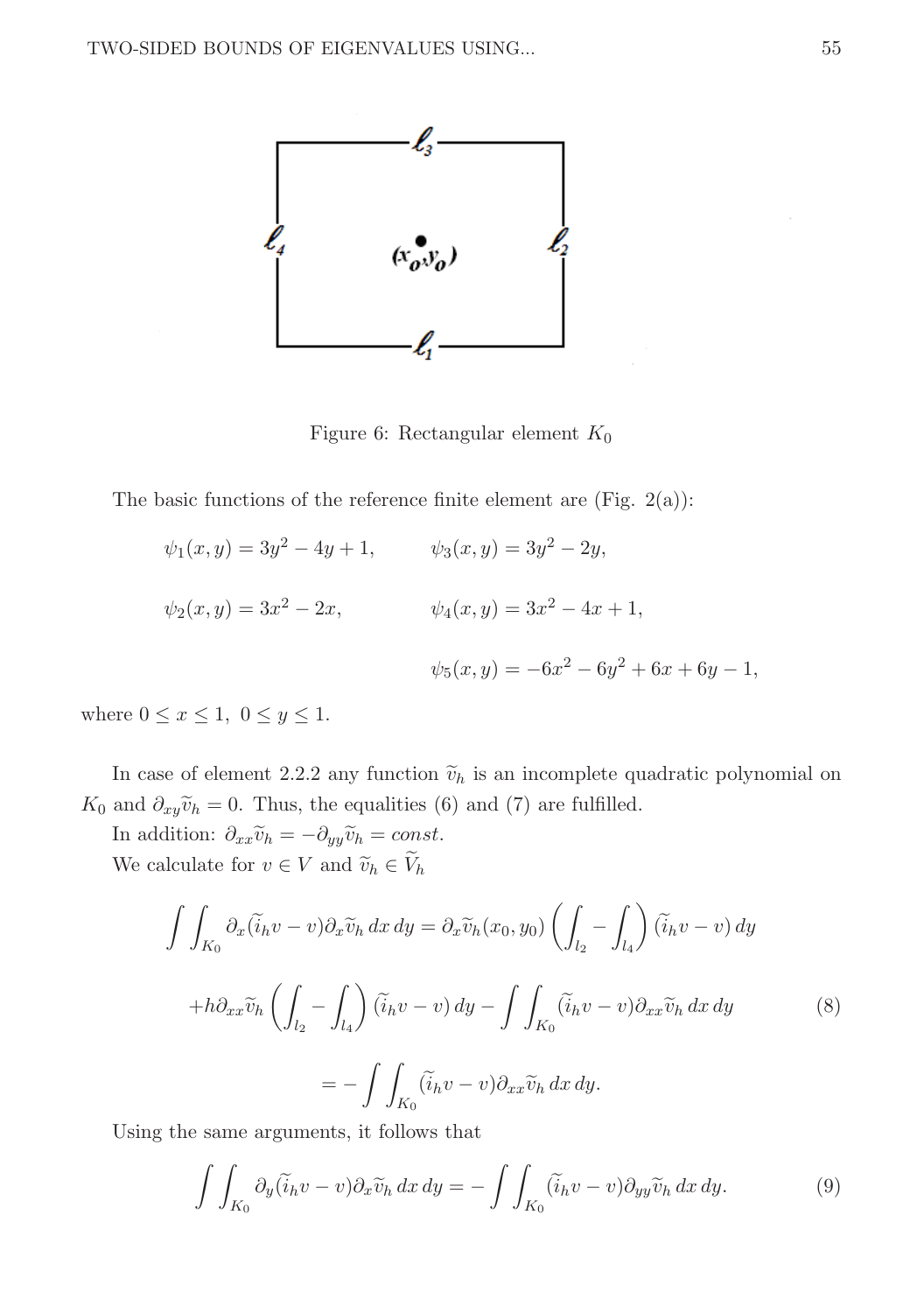From (8) and (9) we have

$$
\int \int_{K_0} \nabla(\widetilde{i}_h v - v) \cdot \nabla \widetilde{v}_h \, dx \, dy = \int \int_{K_0} (\widetilde{i}_h v - v) \, \Delta \widetilde{v}_h \, dx \, dy.
$$

Havong in mind that  $\Delta \tilde{v}_h = const$ , the last integral is equal to zero because of the condition

$$
\int \int_{K_0} (\widetilde{i}_h v - v) \, dx \, dy = 0.
$$

Summarizing over all  $K \in \tau_h$ , we get

$$
a_h(\widetilde{i}_h v - v, \widetilde{v}_h) = 0.
$$

**Remark 1.** We use integral values of the test function  $v$  on the edges and over the element K instead of the values at the midpoints of  $l_j$ ,  $j = 1, 2, 3$  or  $j = 1, 2, 3$  for rectangular and triangular element respevtively and at the centrer of K. These sets of degrees of freedom are affine equivalent. The reason of this approach will be discussed in the next section.

Remark 2. We presented the lowest order nonconforming planar elements verifying equality (4). On the other hand, we do not claim the uniqueness of such kind on nonconforming elements. Also, let us emphasize that (4) could be explored for some superconvergence finite element algorithms.

Now, we introduce the following notation:

$$
|v_h|^2_{a_h} = a_h(\widetilde{i}_h v_h, \widetilde{i}_h v_h), \quad \text{for any } v_h \in V + \widetilde{V}_h.
$$

For our purposes, it is enough to assume the following interpolation inequality for  $v \in V$ :

$$
|\tilde{i}_h v - v|_{a_h} \ge C h^{2-\varepsilon},\tag{10}
$$

where  $\varepsilon$  is a small positive number.

Remark 3. Let us note that this requirement is not much too restrictive. Indeed, interpolation for quadratic (conforming) finite elements by linear interpolant has an optimal order of approximation  $\mathcal{O}(h)$  in  $H^1(\Omega)$ -norm.

The following result is basic:

**Theorem 1.** Let  $(\lambda_h, u_h)$  be an approximation of the exact eigenpair  $(\lambda, u)$  obtained from (2) using quadratic/biquadratic planar elements. If (10) is fulfilled, the number

$$
\widetilde{\Lambda}_h = a_h(\widetilde{i}_h u_h, \widetilde{i}_h u_h)
$$

 $\Box$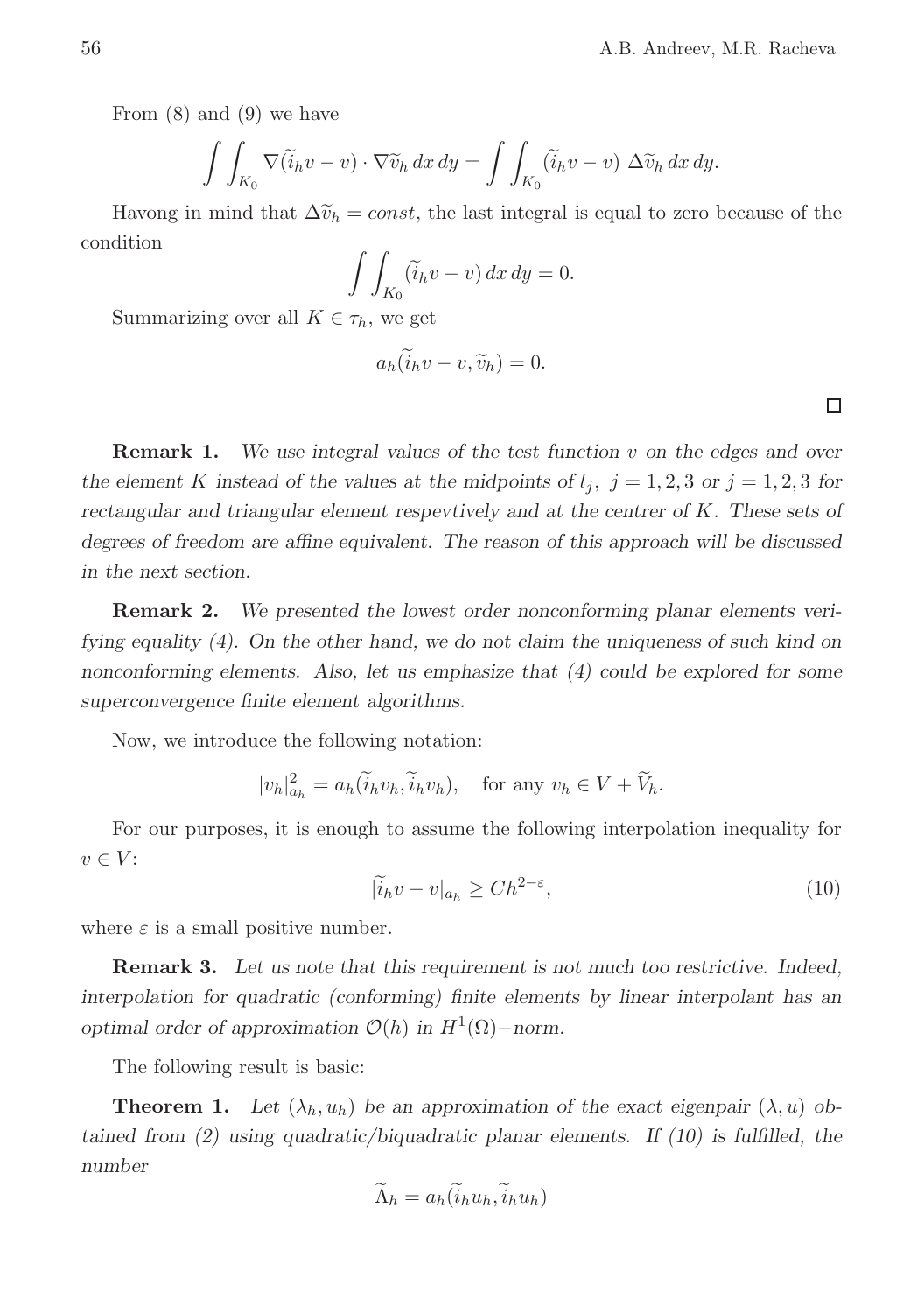approximates  $\lambda$  from below when h is small enough, so that two-sided bounds of  $\lambda$  are obtained:

$$
\widetilde{\Lambda}_h \le \lambda \le \lambda_h. \tag{11}
$$

*Proof.* Taking into account that  $u_h \in V_h$  and  $||u_h||_{0,\Omega} = 1$ , from equality (4) it follows:

$$
a_h(\widetilde{i}_h u_h - u_h, \widetilde{i}_h u_h - u_h) = a_h(\widetilde{i}_h u_h, \widetilde{i}_h u_h) - 2a_h(\widetilde{i}_h u_h, u_h) + a_h(u_h, u_h)
$$
  

$$
= a(u_h, u_h) + a_h(\widetilde{i}_h u_h - u_h, \widetilde{i}_h u_h) - a_h(\widetilde{i}_h u_h, u_h)
$$
  

$$
= a_h(u_h, u_h) - a_h(\widetilde{i}_h u_h, \widetilde{i}_h u_h) = \lambda_h - \widetilde{\Lambda}_h.
$$

Then

$$
\lambda_h - \widetilde{\Lambda}_h = |\widetilde{i}_h u_h - u_h|_{a_h}^2 \ge 0.
$$

Since  $\lambda_h$  is a conforming approximation of  $\lambda$  by quadratic triangular or rectangular finite elements, we have (see [5]):

$$
0 \leq \lambda_h - \lambda \leq C_1 h^4.
$$

Furthermore, we obtain asymptotically for h sufficiently small the following inequality:

$$
\lambda - \widetilde{\Lambda}_h = (\lambda - \lambda_h) + (\lambda_h - \widetilde{\Lambda}_h) = -(\lambda_h - \lambda) + |\widetilde{i}_h u_h - u_h|_{a_h}^2
$$
  

$$
\geq -C_1 h^4 + C_2 h^{4-2\varepsilon} \geq 0.
$$

Thus, (11) is proved.

Based on the proved theorem, an algorithm can be fomulated:

# Algorithm

- 1. Find eigenpairs  $(\lambda_h, u_h)$  from (2) by means of conforming quadratic/biquadratic finite element space  $V_h$ ;
- 2. Construct  $V_h$  from  $V_h$  by eliminating the vertex degrees of freedom and then find the interpolation function  $i_h u_h \in V_h$ ;
- 3. Calculate the number  $\Lambda_h = a_h(i_h u_h, i_h u_h)$  which approximates the exact eigenvalue  $\lambda$  asymptotically from below.

As a result of the proposed algorithm implementation, two-sided bounds (11) of eigenvalues  $\lambda$  are obtained.

 $\Box$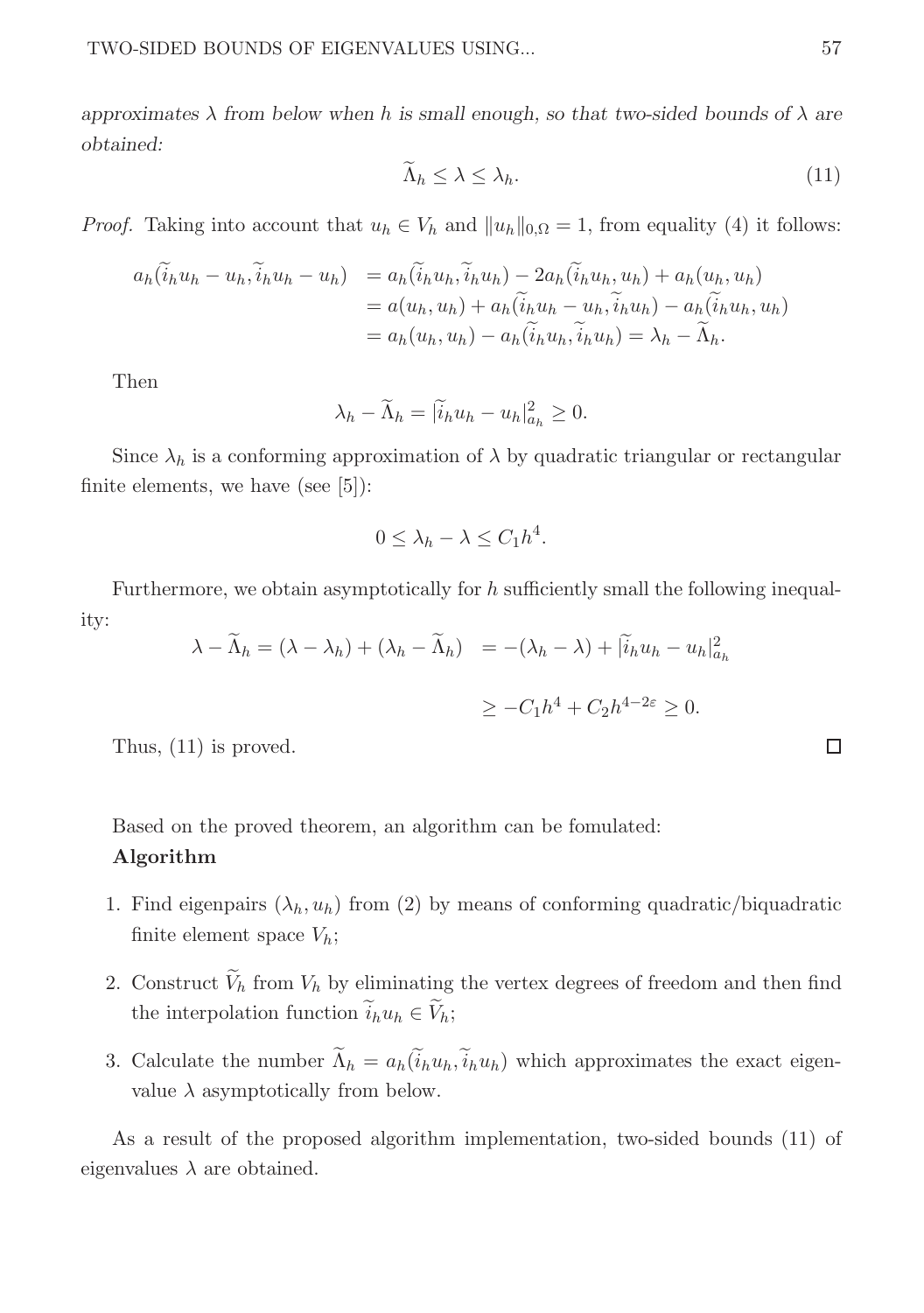# 3. COMPUTATIONAL ASPECTS

To implement the algorithm presented into the previous section, we use the couples of finite elements (conforming and nonconforming) proposed in 2.1 and 2.2:

- Six-point conforming finite element and Crouzeix-Raviart (C-R) nonconforming element;
- Seven-point conforming triangular finite element and extended Crouzeix-Raviart (EC-R) nonconforming element;
- Eight-point serendipity conforming finite element and Rannacher-Tourek (or rotated bilinear;  $Q_1^{rot}$ ) nonconforming element;
- Nine-point conforming rectangular element and extended Rannacher-Tourek (or extended rotated bilinear;  $EQ_1^{rot}$ ) nonconforming element.

Therefore, we solve the variational discrete problem (2) using conforming finite elements for  $V_h$  and as a result the approximate eigenvalues  $\lambda_h$  and the approximate eigenfunctions  $u_h$  are obtained. The approximate eigenvalues  $\lambda_h$  give upper bounds for the corresponding exact eigenvalues  $\lambda$ . Next, we interpolate the approximate eigenfunctions  $u_h$  by means of corresponding nonconforming finite element space. Obtaining the intepolants  $i_h u_h \in V_h$  and calculating the numbers  $\Lambda_h = a_h(i_h u_h, i_h u_h)$ , we get lower bounds for the exact eigenvalues  $\lambda$ .

Following the algorithm, we obtain two-sided bounds for the exact eigenvalues  $\lambda$ without solving the EVP twice (on conforming and nonconforming finite element space); we solve the EVP just once and thus we construct nonconforming intepolants of the conforming finite element eigenfunctions. This is just the main advantage of the proposed algorithm.

Due to the use of integral-type degrees of freedom for the conforming finite elements during the equation (2) numerical solving , an another advantage of the algorithm should be mentioned. In actual fact, solving (2) we get the approximate eigenfunction  $u_h \in V_h$  into the form

$$
u_h = \sum_{i=1}^{N} A_i \Phi_i(x, y),
$$

where N is the number of the degrees of freedom for  $V_h$ ,  $\Phi_i(x, y)$ ,  $i = 1, 2, \ldots, N$  are the shape functions and  $A_i$ ,  $i = 1, 2, ..., N$  are either the values of  $u_h$  at the vertices of the elements from  $\tau_h$ , or the integral values of  $u_h$  over the edges of the elements from  $\tau_h$  and on the elements themselves.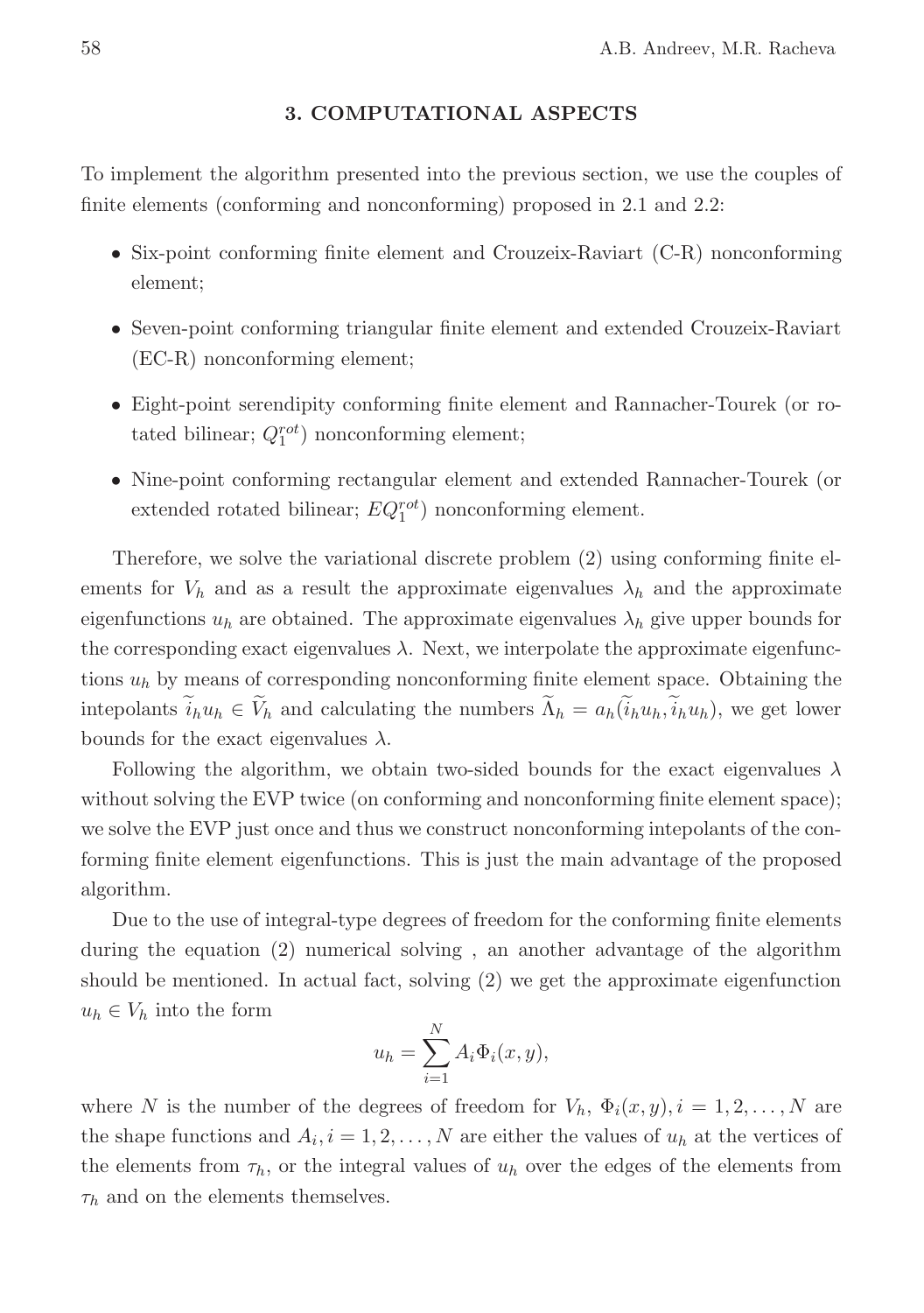#### TWO-SIDED BOUNDS OF EIGENVALUES USING... 59

On its part, the interpolant  $i_h u_h \in V_h$  has a representation

$$
\widetilde{i}_h u_h = \sum_{i=1}^{N_1} B_i \Psi_i(x, y),
$$

where  $N_1$  is the number of the degrees of freedom for  $V_h$ ,  $\Psi_i(x, y)$ ,  $i = 1, 2, ..., N_1$  are the shape functions and  $B_i$ ,  $i = 1, 2, ..., N_1$  are the integral values of  $i_h u_h$  over the edges of the elements from  $\tau_h$  and on these elements.

Due to use of integral type degrees of freedom for the conforming finite elements, once we have obtained  $u_h$ , and consequently  $A_i, i = 1, 2, ..., N$ , the values  $B_i, i =$  $1, 2, \ldots, N_1$  are already known. They are among  $A_i, i = 1, 2, \ldots, N$  and to obtain them, we have just to elliminate these of  $A_i$ , which correspond to the vertices of the finite elements from the mesh. Thus, to calculate  $a_h(\tilde{i}_h u_h, \tilde{i}_h u_h)$ , we use the structure of the stiffeness matrix from (2), eliminating these columns and rows which correspond to the vertices of the finite element.

However, one may decide not to use integral type degrees of freedom for the conforming finite elements. Such being the case, the structure of the stiffeness matrix from (2) does not change and could be used again. But the coefficients  $B_i$ ,  $i = 1, 2, ..., N_1$ should be calculated as linear combinations of  $A_i$ ,  $i = 1, 2, \ldots, N$ , which makes the computational procedure more complicated.

In any case, integral type degrees of freedom for the nonconforming finite elements have to be used (see Theorem 1).

The algorithm could be implemented using couples of finite elements (conforming and nonconforming), different from those considered in 2.1 and 2.2, e.g. nine-point conforming rectangular element and  $Q_1^{rot}$  nonconforming element, or seven-point conforming triangle and Crouzeix-Raviart (C-R) nonconforming element. All the same, a better strategy is to make the most of the resources which the corresponding conforming element gives.

#### 4. NUMERICAL RESULTS

The results from numerical experiments given in this section serve as a verification and a confirmation of the validity, reliability and effectiveness of the proposed algorithm for obtaining two-sided bounds for eigenvalues.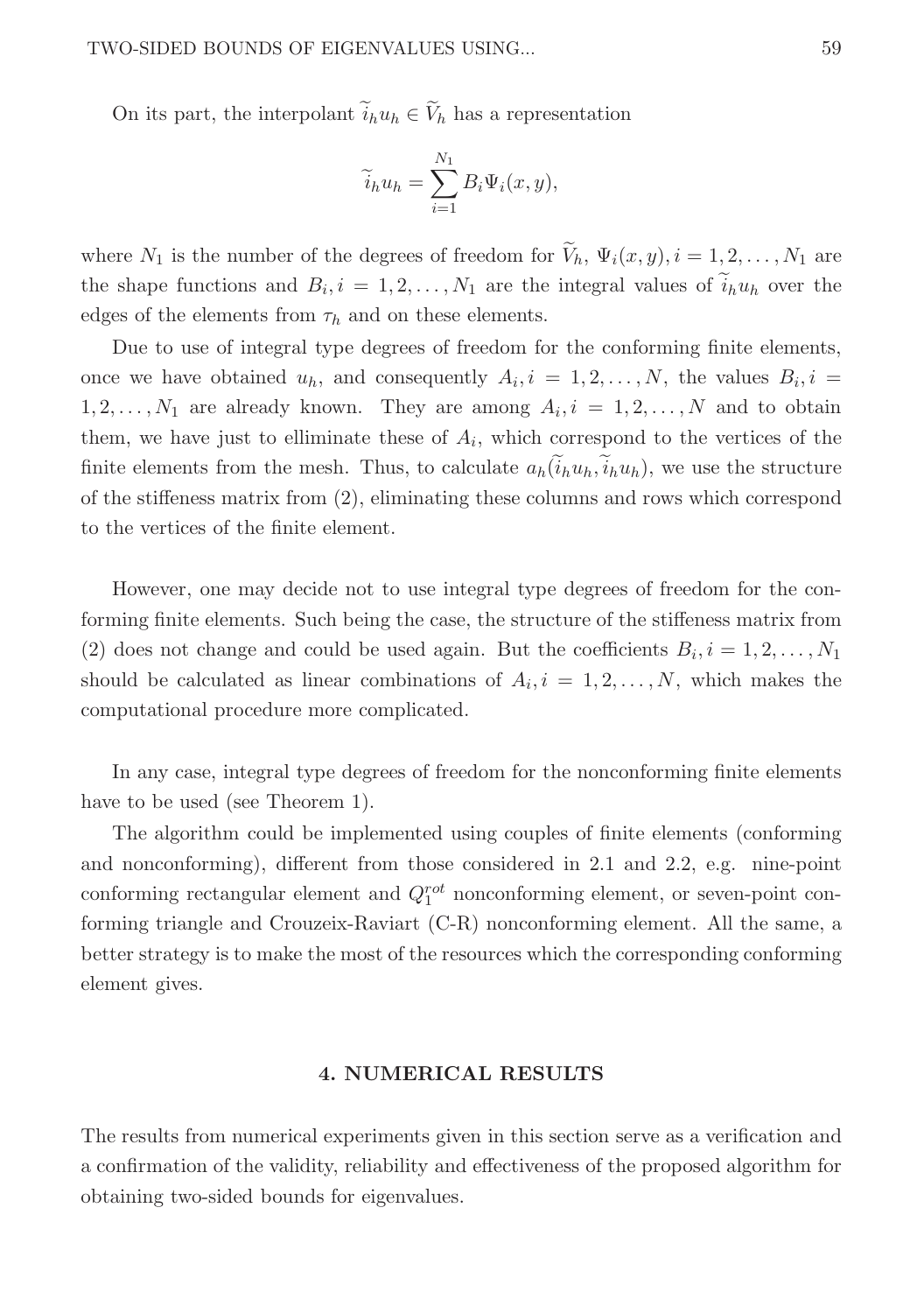| $\boldsymbol{n}$ |                                         | $j=1$       | $j=2$       | $j=3$       |
|------------------|-----------------------------------------|-------------|-------------|-------------|
| $\overline{4}$   | $\lambda_{j,h}$                         | 2.006678062 | 5.054137112 | 5.104918114 |
|                  | $\widetilde{\Lambda}_{j,h}$             | 1.881513965 | 4.418101457 | 4.288383144 |
| 8                | $\lambda_{j,h}$                         | 2.000449550 | 5.004048686 | 5.007461785 |
|                  | $\widetilde{\Lambda}_{j,h}$             | 1.967022311 | 4.828857313 | 4.776079375 |
| 12               | $\lambda_{j,h}$                         | 2.000090174 | 5.000832398 | 5.001526627 |
|                  | $\widetilde{\Lambda}_{j,h}$             | 1.985029796 | 4.921083851 | 4.895512927 |
| 16               | $\lambda_{j,h}$                         | 2.000028690 | 5.000269489 | 5.000494590 |
|                  | $\widetilde{\Lambda}_{j,h}$             | 1.991516027 | 4.955005149 | 4.940188442 |
| 20               | $\lambda_{j,h}$                         | 2.000011782 | 5.000113244 | 5.000209144 |
|                  | $\widetilde{\Lambda}_{j,\underline{h}}$ | 1.994551051 | 4.971000836 | 4.961425791 |

Table 1: Approximations of the first three eigenvalues computed by 6-node triangular conforming FE  $(\lambda_{j,h})$  and by C-R nonconforming interpolation  $(\Lambda_{j,h})$ 

For purpose of demonstration ot the method we proposed, we solve the problem (1) on square domain  $\Omega = [0, \pi] \times [0, \pi]$ .

The reason for this choice is that in this instance the exact eigenvalues are known. They are equal to  $s_1^2 + s_2^2$ ,  $s_{1;2} = 1, 2, ...,$  so that  $\lambda_1 = 2, \lambda_2 = \lambda_3 = 5$ ,  $\lambda_4 = 8, ...$ 

For our numerical implementation we divide the domain  $\Omega$  uniformly into  $2n^2$  triangles or  $n^2$  squares in case of triangular or rectangular elements, respectively. Thus the mesh parameter h is equal to  $\frac{\pi\sqrt{2}}{2}$  $\frac{\sqrt{2}}{n}$ . The numerical experiment is implemented for  $n = 4; 8; 12; 16; 20.$ 

The results from our numerical experiment for the first three eigenvalues are given in Table 1 – Table 4.

As expected, due to the use of conforming finite element method, the approximate values  $\lambda_{j,h}, j = 1, 2, 3$  are greater than the exact eigenvalues  $\lambda_j, j = 1, 2, 3$ . The sequences  $\{\lambda_{j,h}\},\ j=1,2,3$  obtained when the mesh parameter h decreases are decreasing for all of the conforming elements put into use. As regards the nonconforming interpolation implementation, as seen in Table  $1 -$  Table  $4$ , it results in an approxima-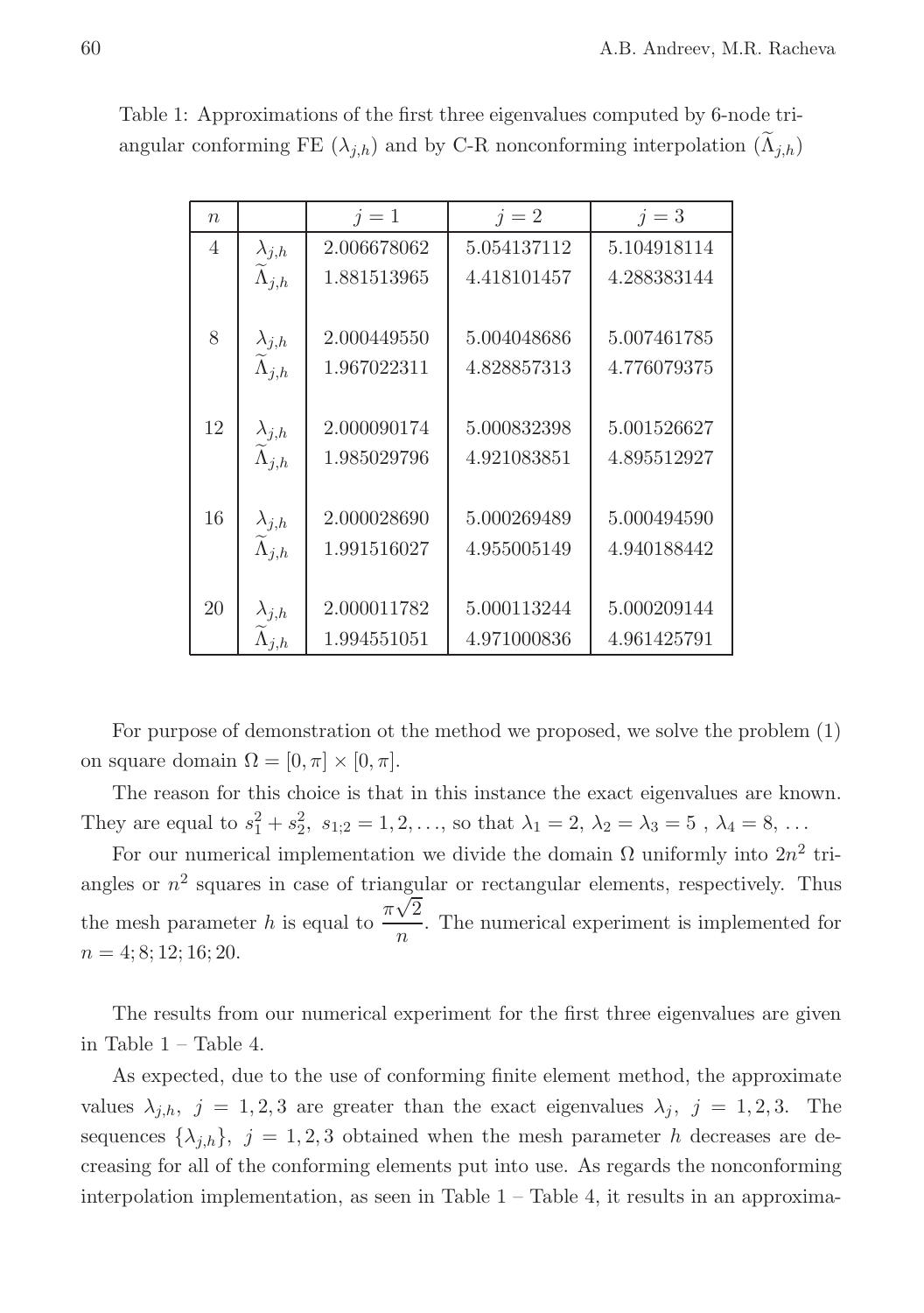Table 2: Approximations of the first three eigenvalues computed by 8-node rectangular conforming FE  $(\lambda_{j,h})$  and by  $Q_1^{rot}$  nonconforming interpolation  $(\Lambda_{j,h})$ 

| $\eta$         |                                                   | $j=1$       | $j=2$       | $j=3$       |
|----------------|---------------------------------------------------|-------------|-------------|-------------|
| $\overline{4}$ | $\lambda_{j,h}$                                   | 2.001091866 | 5.032026684 | 5.032037751 |
|                | $\widetilde{\Lambda}_{j,h}$                       | 1.881513965 | 4.124185537 | 4.124191017 |
|                |                                                   |             |             |             |
| 8              | $\lambda_{j,h}$                                   | 2.000066432 | 5.002126594 | 5.004483905 |
|                | $\widetilde{\Lambda}_{j,h}$                       | 1.949450862 | 4.748511061 | 4.750458945 |
|                |                                                   |             |             |             |
| 12             |                                                   | 2.000013079 | 5.000451611 | 5.002891734 |
|                | $\frac{\lambda_{j,h}}{\widetilde{\Lambda}_{j,h}}$ | 1.977322992 | 4.885339250 | 4.887582856 |
|                |                                                   |             |             |             |
| 16             | $\lambda_{j,h}$                                   | 2.000004134 | 5.000166314 | 5.002635721 |
|                | $\widetilde{\Lambda}_{i,h}$                       | 1.987202566 | 4.934933146 | 4.937289058 |
|                |                                                   |             |             |             |
| 20             | $\lambda_{j,h}$                                   | 2.000001692 | 5.000088072 | 5.002571117 |
|                | $\Lambda_{j,h}$                                   | 1.999994922 | 4.979244596 | 4.980117042 |

tion of the exact eigenvalues from below. When the mesh parameter  $h$  decreases, the sequences  $\{\Lambda_{j,h}\},\ j=1,2,3$  are increasing for all of the nonconforming interpolation implementations and go to the corresponding exact eigenvalue. Thereby the statement of Theorem 1 is confirmed.

Instead of applying the presented algorithm for obtaining two-sided bounds of the exact eigenvalues, one may obtain similar results solving numerically the problem (1) twice – by conforming finite elements and by corresponding nonconforming elements. The approximations  $\lambda_{j,h}$  obtained solving the EVP (1) on  $V_h$  have error of the same order as the approximate values  $\{\Lambda_{j,h}\}\$ , which are a result of the proposed algorithm implementation.

The number  $\Lambda_{j,h} = a_h(i_h u_{j,h}, i_h u_{j,h})$  could not be compared with  $\lambda_{j,h}$  which one may obtain solving the problem (1) by means of the corresponding nonconforming finite element. This assertion stands on the fact that  $\Lambda_{j,h}$  is not equal to Rayleigh quotient of any function from  $V_h$  and at that it is not known whether  $\|i_h u_{j,h}\|_{0,\Omega}$  is greater than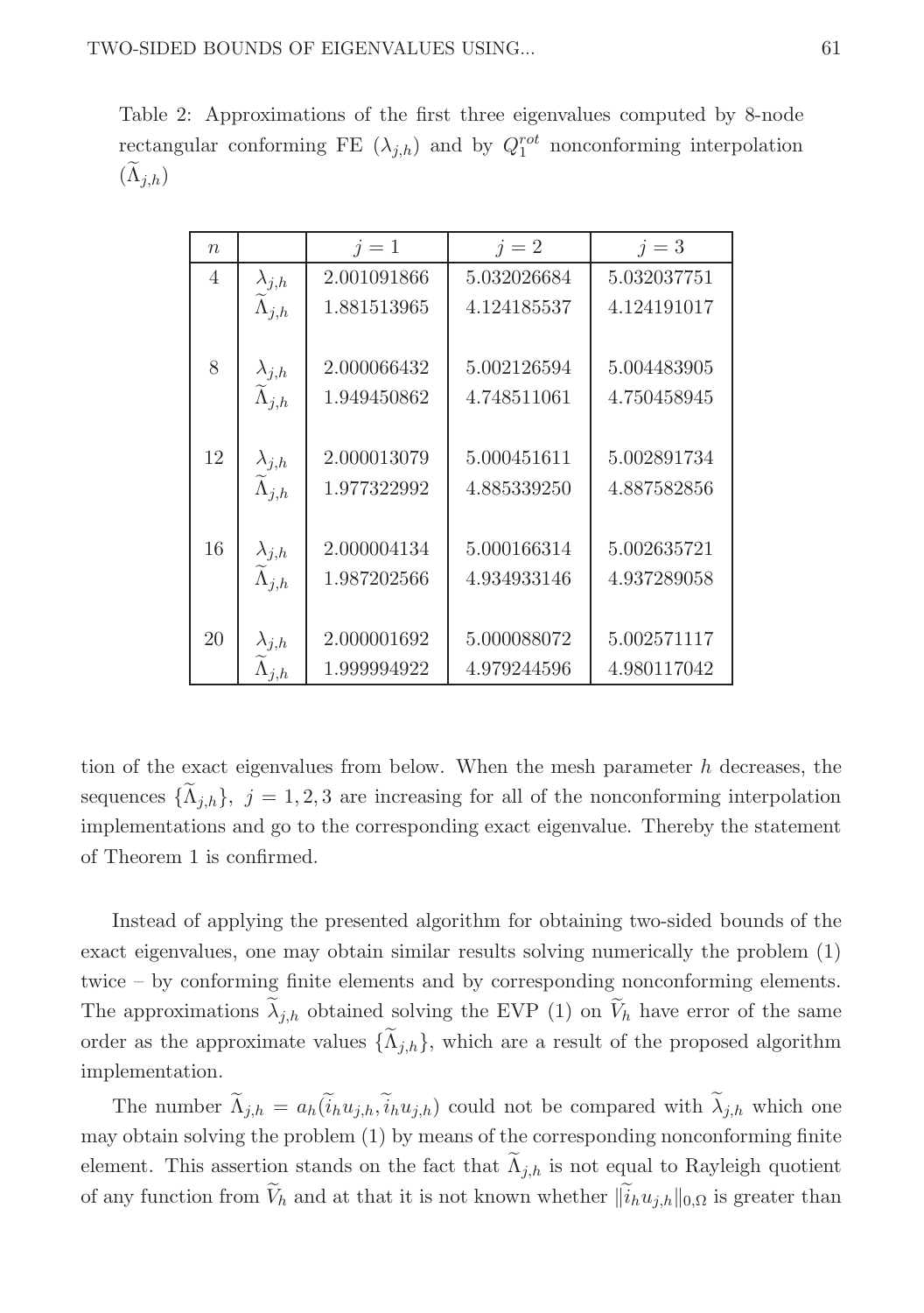Table 3: Approximations of the first three eigenvalues computed by 9-node rectangular conforming FE  $(\lambda_{j,h})$  and by  $EQ_1^{rot}$  nonconforming interpolation  $(\Lambda_{j,h})$ 

| $\eta$ |                             | $i=1$       | $j=2$        | $j=3$       |
|--------|-----------------------------|-------------|--------------|-------------|
| 4      | $\lambda_{j,h}$             | 2.001024281 | 5.030616274  | 5.032574100 |
|        | $\widetilde{\Lambda}_{j,h}$ | 1.902219920 | 4.655142682  | 4.656420455 |
| 8      |                             |             |              |             |
|        | $\lambda_{j,h}$             | 2.000065532 | 5.002110541  | 5.004469411 |
|        | $\widetilde{\Lambda}_{j,h}$ | 1.974624003 | 4.901823878  | 4.903948840 |
|        |                             |             |              |             |
| 12     | $\lambda_{j,h}$             | 2.000013002 | 5.000450150  | 5.002890554 |
|        | $\widetilde{\Lambda}_{j,h}$ | 1.988641719 | 4.955268267  | 4.957598338 |
|        |                             |             |              |             |
| 16     | $\lambda_{j,h}$             | 2.000004120 | 5.000165987  | 5.002635517 |
|        | $\widetilde{\Lambda}_{i,h}$ | 1.993595054 | 4.974626877  | 4.977033035 |
|        |                             |             |              |             |
| 20     | $\lambda_{j,h}$             | 2.000001689 | 5.000087946  | 5.002571064 |
|        | $\Lambda_{j,h}$             | 1.995896103 | 4.9837056000 | 4.986147765 |

1 or not.

For sake of comparison and illustration, in Table 4 we also give the values of  $\lambda_{j,h},\ j=1$ 1, 2, 3, computed by means of EC-R nonconforming elements. Let us observe, that for the numerical example under consideration the approximations  $\Lambda_{j,h}$  are even better than  $\lambda_{j,h}$ .

Let us also note that, as it is seen from the numerical results, the proposed algorithm works not only for simple eigenvalues, but also in case of multiple eigenvalues.

In conclusion, the presented algorithm contributes to receiving two-sided bounds of the spectrum of second-order elliptic operators. It could be also applicable for more general second-order eigenvalue problems as well as for fourth-order eigenvalues problems. Its advantage is that the eigenvalue problem is solved only once and then with a simple interpolation procedure an approximation from below is obtained. Similarly, the construction of  $V_h$  is also easy to get (see Section 3). Thus the proposed method expands the use of nonconforming finite elements in a new aspect.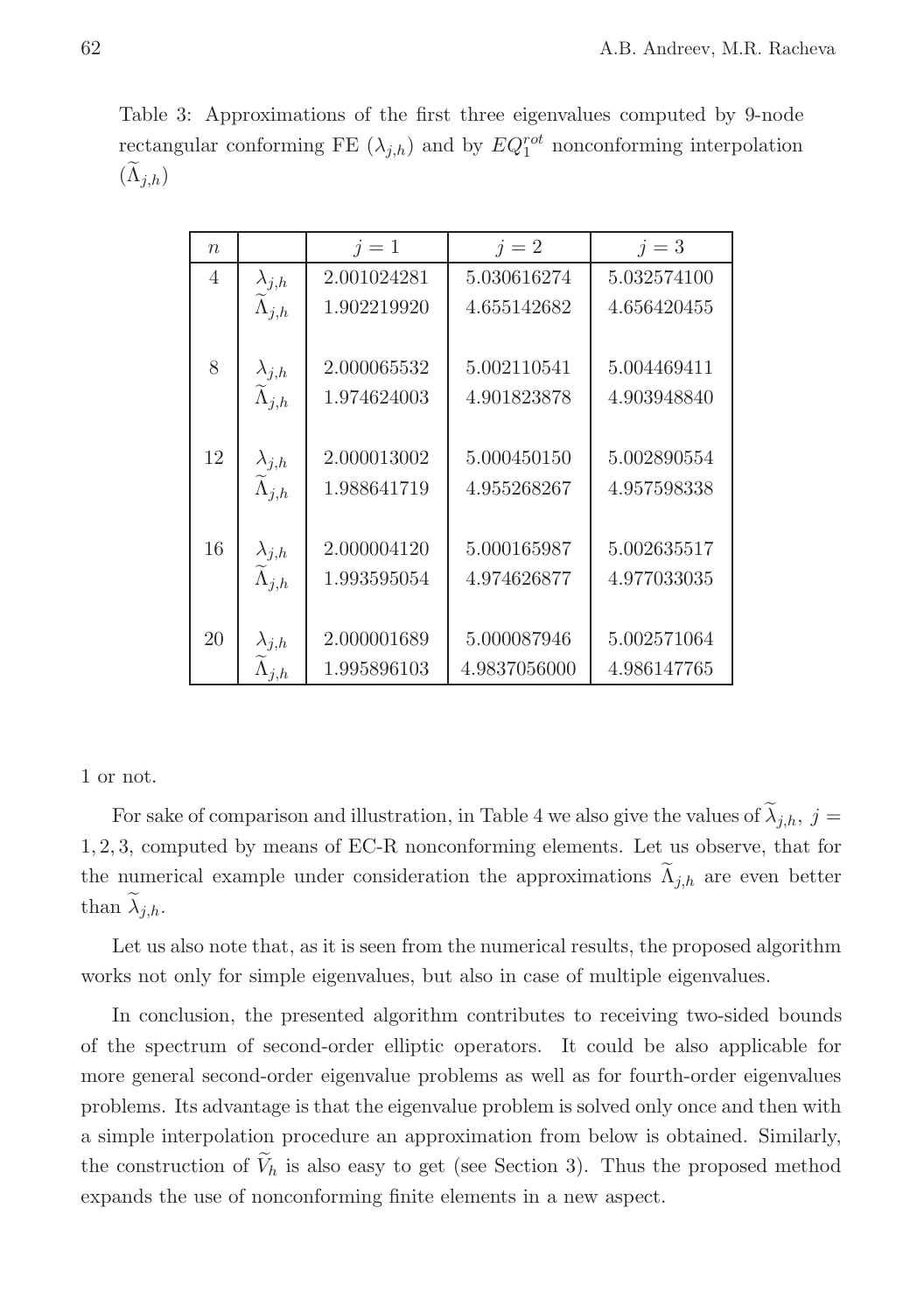Table 4: Approximations of the first three eigenvalues computed by 7-node triangular conforming FE  $(\lambda_{j,h})$ , by EC-R nonconforming interpolation  $(\Lambda_{j,h})$ and by EC-R nonconforming FE  $(\lambda_{j,h})$ 

| $\boldsymbol{n}$ |                             | $j=1$        | $j=2$       | $j=3$        |
|------------------|-----------------------------|--------------|-------------|--------------|
|                  | $\lambda_{j,h}$             | 2.005892076  | 5.036142495 | 5.087584349  |
| $\overline{4}$   | $\widetilde{\Lambda}_{j,h}$ | 1.952135604  | 4.677483488 | 4.705826984  |
|                  | $\lambda_{j,h}$             | 1.903764937  | 4.236635509 | 4.258846597  |
|                  |                             |              |             |              |
|                  | $\lambda_{j,h}$             | 2.000419980  | 5.003449620 | 5.007049395  |
| 8                | $\widetilde{\Lambda}_{j,h}$ | 1.987315226  | 4.912752722 | 4.913833395  |
|                  | $\lambda_{j,h}$             | 1.974736916  | 4.789503228 | 4.791205288  |
|                  |                             |              |             |              |
|                  | $\lambda_{j,h}$             | 2.000085596  | 5.000651616 | 5.001453225  |
| 12               | $\widetilde{\Lambda}_{j,h}$ | 1.994314936  | 4.960446764 | 4.960650368  |
|                  | $\widetilde{\lambda}_{j,h}$ | 1.988664673  | 4.904549262 | 4.904896264  |
|                  |                             |              |             |              |
|                  | $\lambda_{j,h}$             | 2.000027409  | 5.000210644 | 5.000538034  |
| 16               | $\widetilde{\Lambda}_{j,h}$ | 1. 996794489 | 4.977635149 | 4. 977760359 |
|                  | $\lambda_{j,h}$             | 1.993602390  | 4.945929497 | 4.946041332  |
|                  |                             |              |             |              |
|                  | $\lambda_{j,h}$             | 2.000011259  | 5.000139752 | 5.000307228  |
| 20               | $\Lambda_{j,h}$             | 1.997562790  | 4.973734155 | 4.973734805  |
|                  | $\lambda_{j,h}$             | 1.995698360  | 4.965702041 | 4.965729041  |

# REFERENCES

- [1] M. Ainsworth, J.T. Oden, A-posteriori Error Estimation in Finite Element Analysis, Wiley, New York (2000).
- [2] A. Andreev, M. Racheva, Two-sided bounds of eigenvalues of second- and fourthorder elliptic operators, Appl. Math., 59 No. 4 (2014), 371-390.
- [3] A. B. Andreev, T.D. Todorov, Lumped mass approximation for an isoparametric finite element eigenvalue problem,  $. Sib. JNM$  2(4) (1999), 295-308.
- [4] A. B. Andreev, T.D. Todorov, Lumped mass error estimates for an isoparametric finite element eigenvalue problem. Sib. JNM, 3(3) (2000), 215-228.